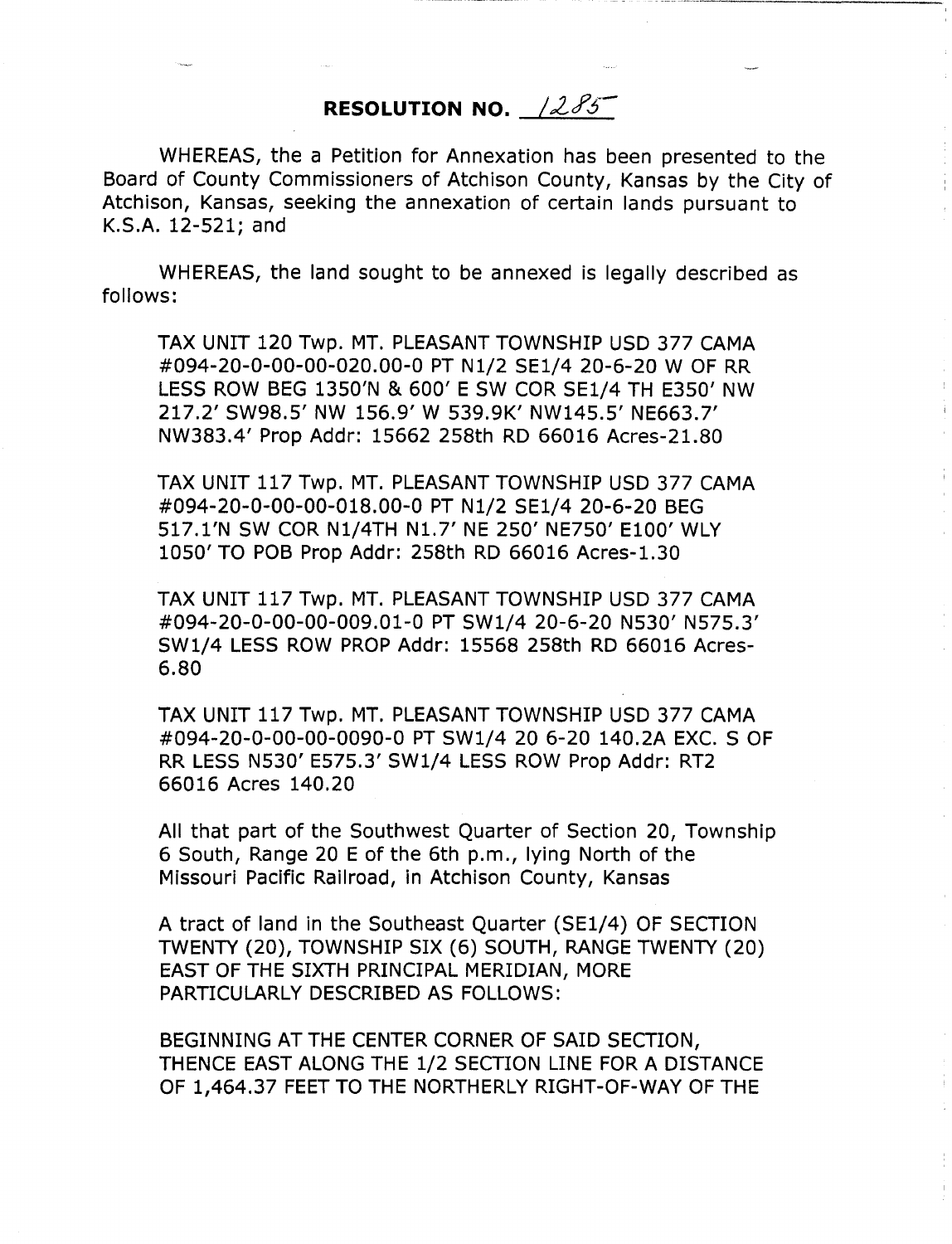MISSOURI PACIFIC RAILROAD COMPANY; THENCE SOUTHWESTERLY ALONG SAID RIGHT-OF-WAY LINE TO A POINT ON THE NORTH-SOUTH 1/2 SECTION LINE, SAID POINT BEING 517.12 FEET NORTH OF THE SOUTH 1/4 CORENER OF SECTION 20, TOWNSHIP 6 SOUTH, RANGE 20 EAST, THENCE NORTH ALONG THE 1/2 SECTION LINE FOR A DISTANCE OF 2,159.50 FEET TO THE POINT OF BEGINNING.

LESS AND EXCEPT:

A TRACT OF LAND IN THE SOUTHEAST QUARTER (SE1/4) OF SECTION TWENTY (20), TOWNSHIP SIX (6) SOUTH, RANGE TWENTY (20) EAST OF THE SIXTH PRINCIPAL MERIDIAN, ATCHISON COUNTY, KANSAS DESCRIBED AS FOLLOWS: BEGINNING AT THE NORTHWEST CORNER OF THE SOUTHEAST QUARTER (SE1/4) OF SECTION 20, TOWNSHIP 6 SOUTH, RANGE 20 EAST, THENCE S 89°26'37" E ALONG THE SECTION LINE 50.00 FEET, THENCE S 00°08'31" W 332.18 FEET, THENCE S 54°47'49" E 383.40 FEET, THENCE S 08°52'29" E 167.30 FEET, THENCE S 32°37'31" W 663.78 FEET, THENCE S 57°22'31" E 145.52 FEET, THENCE N 32°37'54" E 539.92 FEET, THENCE S 56°50'21" E 156.90 FEET, THENCE N 33°09'39" E 98.57 FEET, THENCE S 56°12'46" E 217.29 FEET THENCE S 33°40'24" W 1005.33 FEET, THENCE S 33°47'19" W 78.08 FEET, THENCE S 35°36'06" W 30.33 FEET, THENCE S 37°57'45" W 77.66 FEET, THENCE S 40°15'18" W 80.04 FEET, THENCE S 55°04'40" W 119.09 FEET, THENCE N 00°08'31" E ALONG THE SECTION LINE 2,157.87 FEET TO THE POINT OF BEGINNING.

and;

WHEREAS, a Petition for Annexation has been presented to the Board of County Commissioners of Atchison County, Kansas requesting a public hearing on the advisability of such annexation; and

WHEREAS, the City of Atchison has presented a plan for the extension of services to the tract of land proposed to be annexed and has filed a copy thereof with the Board of County Commissioners at the time of presentation of the petition; and

WHEREAS, the City of Atchison has included in such plan a sketch clearly delineating the land proposed to be annexed and the area of the city adjacent thereto, showing the present and proposed boundaries of